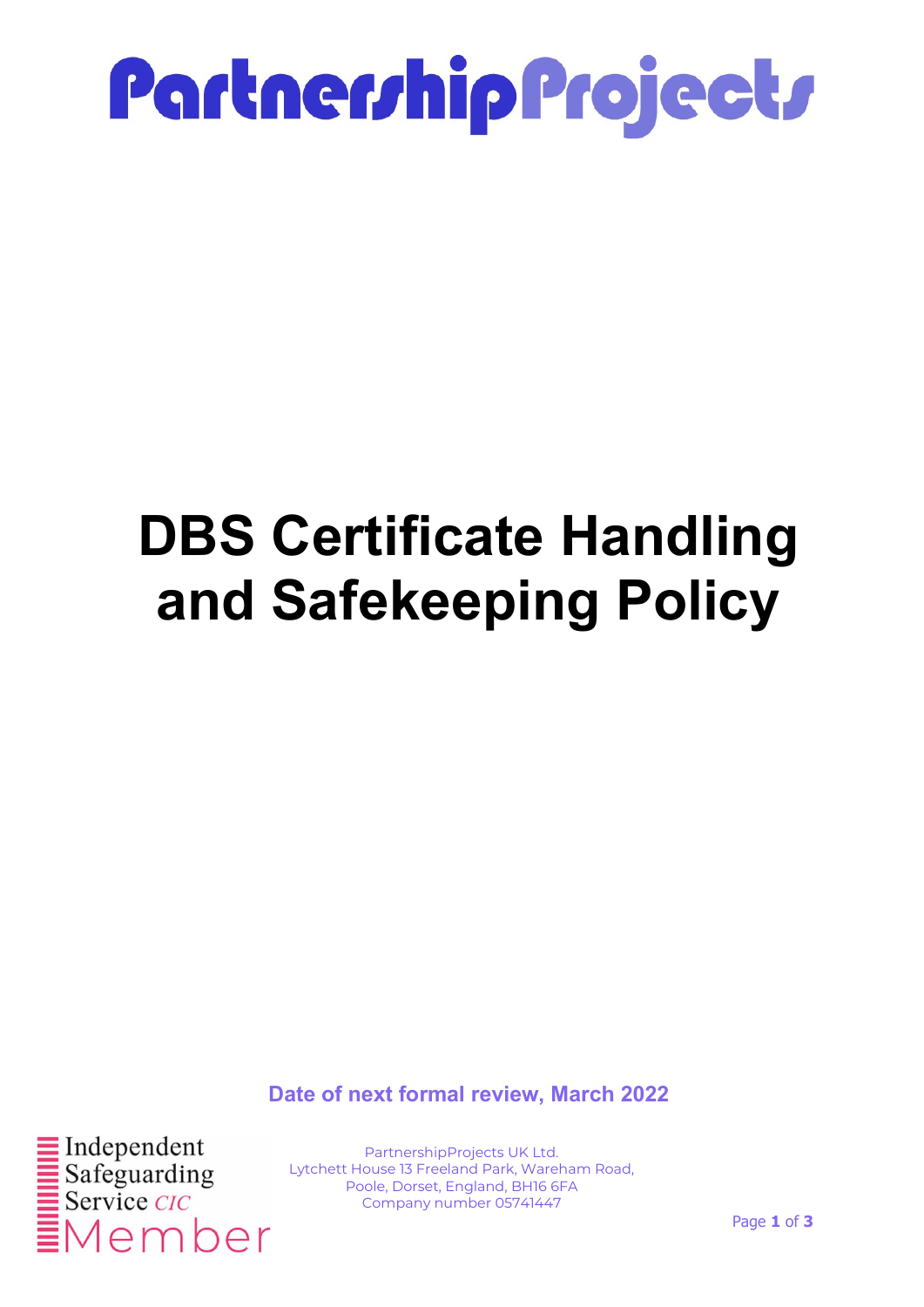# Partnership Projects

#### **INTRODUCTION**

As an organisation using the Disclosure and Barring Service (DBS) checking service to help assess the suitability of applicants for positions of trust, we comply fully with the code of practice regarding the correct handling, use, storage, retention and disposal of certificates and certificate information.

We also comply fully with its obligations under the General Data Protection Regulation (GDPR), Data Protection Act 2018 and other relevant legislation pertaining to the safe handling, use, storage, retention and disposal of certificate information and has a written policy on these matters, which is available to those who wish to see it on request.

#### STORAGE AND ACCESS

Certificate information will be kept securely, in lockable, non-portable, storage containers with access strictly controlled and limited to those who are entitled to see it as part of their duties.

#### **HANDLING**

In accordance with section 124 of the Police Act 1997, certificate information is only passed to those who are authorised to receive it in the course of their duties. We maintain a record of all those to whom certificates, or certificate information has been revealed and understand it is a criminal offence to pass this information to anyone who is not entitled to receive it.

#### USAGE

Certificate information is only used for the specific purpose for which it was requested and for which the applicant's full consent has been given.

#### **RETENTION**

Once a recruitment (or other relevant) decision has been made, we do not keep certificate information for any longer than is necessary. This retention will allow for the consideration and resolution of any disputes or complaints or be for the purpose of completing safeguarding audits.



PartnershipProjects UK Ltd. Lytchett House 13 Freeland Park, Wareham Road, Poole, Dorset, England, BH16 6FA Company number 05741447